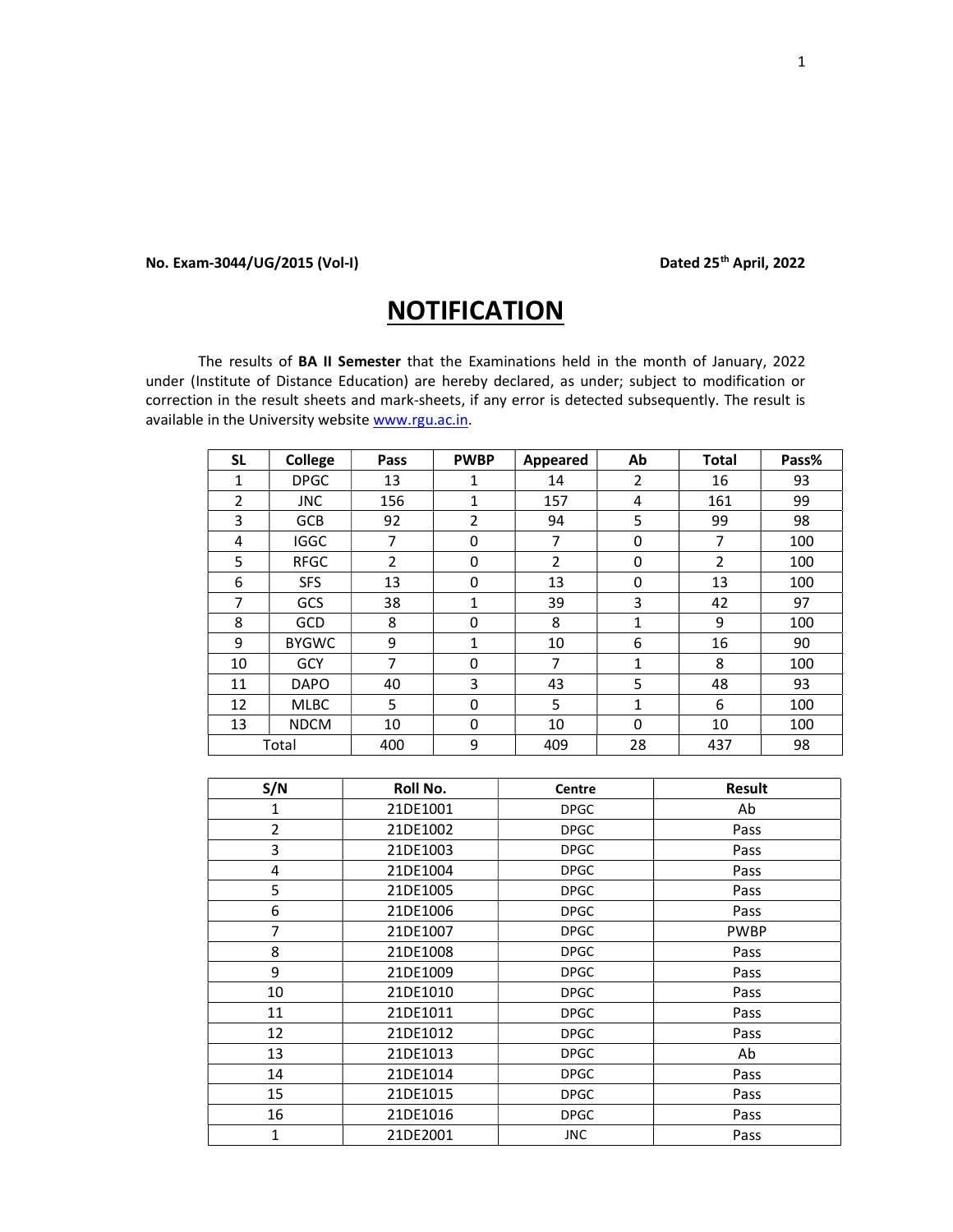| $\overline{2}$          | 21DE2003 | <b>JNC</b> | Pass |
|-------------------------|----------|------------|------|
| 3                       | 21DE2004 | <b>JNC</b> | Pass |
| $\overline{\mathbf{4}}$ | 21DE2005 | <b>JNC</b> | Pass |
| 5                       | 21DE2006 | <b>JNC</b> | Pass |
| 6                       | 21DE2007 | <b>JNC</b> | Pass |
| 7                       | 21DE2008 | <b>JNC</b> | Pass |
| 8                       | 21DE2009 | <b>JNC</b> | Pass |
| 9                       | 21DE2010 | <b>JNC</b> | Pass |
| 10                      | 21DE2011 | <b>JNC</b> | Pass |
| 11                      | 21DE2012 | <b>JNC</b> | Pass |
| 12                      | 21DE2013 | <b>JNC</b> | Pass |
| 13                      | 21DE2014 | <b>JNC</b> | Pass |
| 14                      | 21DE2015 | <b>JNC</b> | Pass |
| 15                      | 21DE2016 | <b>JNC</b> | Pass |
| 16                      | 21DE2017 | <b>JNC</b> | Pass |
| 17                      | 21DE2018 | <b>JNC</b> | Ab   |
| 18                      | 21DE2019 | <b>JNC</b> | Pass |
| 19                      | 21DE2020 | <b>JNC</b> | Ab   |
| 20                      | 21DE2021 | <b>JNC</b> | Pass |
| 21                      | 21DE2022 | <b>JNC</b> | Pass |
| 22                      | 21DE2023 | <b>JNC</b> | Ab   |
| 23                      | 21DE2024 | <b>JNC</b> | Pass |
| 24                      | 21DE2025 | <b>JNC</b> | Pass |
| 25                      | 21DE2026 | <b>JNC</b> | Pass |
| 26                      | 21DE2027 | <b>JNC</b> | Pass |
| 27                      | 21DE2028 | <b>JNC</b> | Pass |
| 28                      | 21DE2029 | <b>JNC</b> | Pass |
| 29                      | 21DE2030 | <b>JNC</b> | Pass |
| 30                      | 21DE2032 | <b>JNC</b> | Pass |
| 31                      | 21DE2033 | <b>JNC</b> | Pass |
| 32                      | 21DE2034 | <b>JNC</b> | Pass |
| 33                      | 21DE2035 | <b>JNC</b> | Pass |
| 34                      | 21DE2036 | <b>JNC</b> | Pass |
| 35                      | 21DE2037 | <b>JNC</b> | Pass |
| 36                      | 21DE2038 | <b>JNC</b> | Pass |
| 37                      | 21DE2039 | <b>JNC</b> | Pass |
| 38                      | 21DE2040 | <b>JNC</b> | Pass |
| 39                      | 21DE2041 | <b>JNC</b> | Pass |
| 40                      | 21DE2042 | <b>JNC</b> | Pass |
| 41                      | 21DE2044 | <b>JNC</b> | Pass |
| 42                      | 21DE2045 | <b>JNC</b> | Pass |
| 43                      | 21DE2046 | <b>JNC</b> | Pass |
| 44                      | 21DE2047 | <b>JNC</b> | Pass |
| 45                      | 21DE2048 | <b>JNC</b> | Pass |
| 46                      | 21DE2049 | <b>JNC</b> | Pass |
| 47                      | 21DE2050 | <b>JNC</b> | Pass |
| 48                      | 21DE2051 | <b>JNC</b> | Pass |
| 49                      | 21DE2052 | <b>JNC</b> | Pass |
| 50                      | 21DE2053 | <b>JNC</b> | Pass |
| 51                      | 21DE2054 | <b>JNC</b> | Pass |
| 52                      | 21DE2055 | <b>JNC</b> | Pass |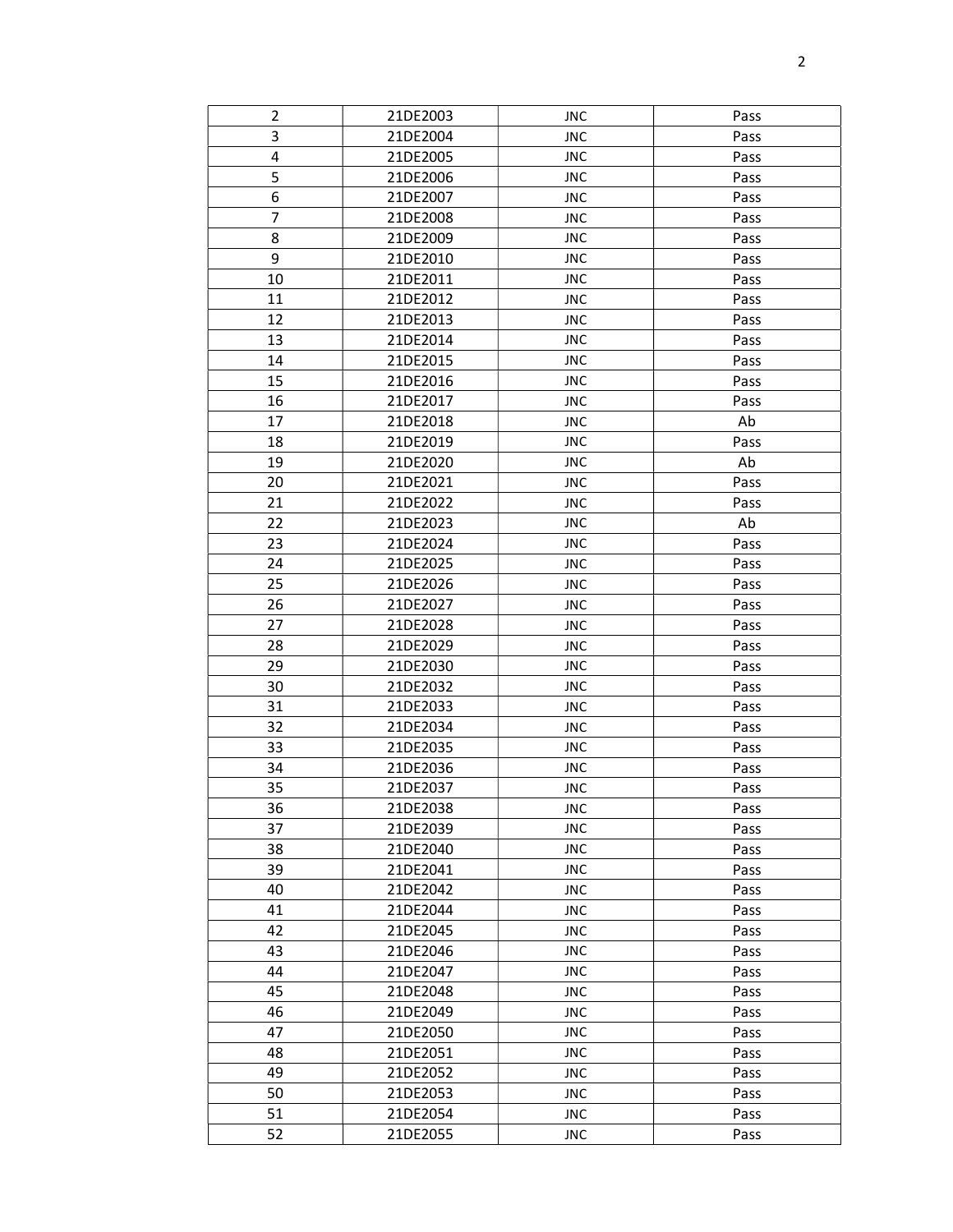| 53  | 21DE2056 | <b>JNC</b> | Pass        |
|-----|----------|------------|-------------|
| 54  | 21DE2057 | <b>JNC</b> | <b>PWBP</b> |
| 55  | 21DE2058 | <b>JNC</b> | Pass        |
| 56  | 21DE2059 | <b>JNC</b> | Pass        |
| 57  | 21DE2061 | <b>JNC</b> | Pass        |
| 58  | 21DE2062 | <b>JNC</b> | Pass        |
| 59  | 21DE2063 | <b>JNC</b> | Pass        |
| 60  | 21DE2064 | <b>JNC</b> | Pass        |
| 61  | 21DE2065 | <b>JNC</b> | Pass        |
| 62  | 21DE2066 | <b>JNC</b> | Pass        |
| 63  | 21DE2067 | <b>JNC</b> | Pass        |
| 64  | 21DE2068 | <b>JNC</b> | Pass        |
| 65  | 21DE2069 | <b>JNC</b> | Pass        |
| 66  | 21DE2071 | <b>JNC</b> | Pass        |
| 67  | 21DE2073 | <b>JNC</b> | Pass        |
| 68  | 21DE2074 | <b>JNC</b> | Pass        |
| 69  | 21DE2075 | <b>JNC</b> | Pass        |
| 70  | 21DE2076 | <b>JNC</b> | Pass        |
| 71  | 21DE2077 | <b>JNC</b> | Pass        |
| 72  | 21DE2078 | <b>JNC</b> | Pass        |
| 73  | 21DE2079 | <b>JNC</b> | Pass        |
| 74  | 21DE2080 | <b>JNC</b> | Pass        |
| 75  | 21DE2081 | <b>JNC</b> | Pass        |
| 76  | 21DE2082 | <b>JNC</b> | Pass        |
| 77  | 21DE2083 | <b>JNC</b> | Pass        |
| 78  | 21DE2084 | <b>JNC</b> | Pass        |
| 79  | 21DE2085 | <b>JNC</b> | Pass        |
| 80  | 21DE2087 | <b>JNC</b> | Pass        |
| 81  | 21DE2088 | <b>JNC</b> | Pass        |
| 82  | 21DE2089 | <b>JNC</b> | Pass        |
| 83  | 21DE2091 | <b>JNC</b> | Pass        |
| 84  | 21DE2093 | <b>JNC</b> | Pass        |
| 85  | 21DE2094 | <b>JNC</b> | Pass        |
| 86  | 21DE2095 | <b>JNC</b> | Pass        |
| 87  | 21DE2096 | <b>JNC</b> | Pass        |
| 88  | 21DE2098 | <b>JNC</b> | Pass        |
| 89  | 21DE2099 | <b>JNC</b> | Pass        |
| 90  | 21DE2100 | <b>JNC</b> | Pass        |
| 91  | 21DE2101 | <b>JNC</b> | Pass        |
| 92  | 21DE2102 | <b>JNC</b> | Pass        |
| 93  | 21DE2103 | <b>JNC</b> | Pass        |
| 94  | 21DE2104 | <b>JNC</b> | Pass        |
| 95  | 21DE2106 | <b>JNC</b> | Pass        |
| 96  | 21DE2108 | <b>JNC</b> | Pass        |
| 97  | 21DE2109 | <b>JNC</b> | Pass        |
| 98  | 21DE2110 | <b>JNC</b> | Pass        |
| 99  | 21DE2111 | <b>JNC</b> | Pass        |
| 100 | 21DE2112 | <b>JNC</b> | Pass        |
| 101 | 21DE2113 | <b>JNC</b> | Pass        |
| 102 | 21DE2114 | <b>JNC</b> | Pass        |
| 103 | 21DE2115 | <b>JNC</b> | Pass        |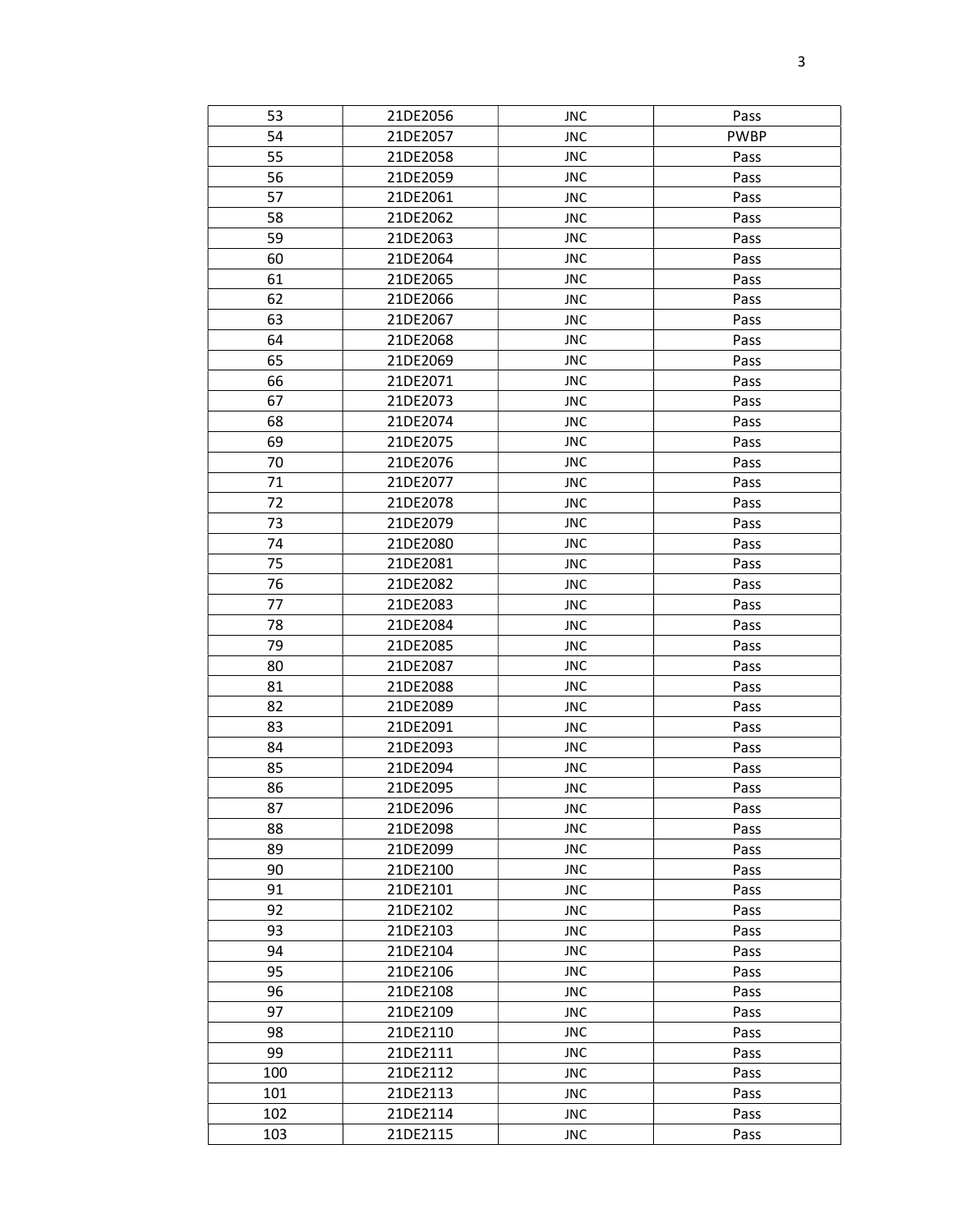| 104 | 21DE2116 | <b>JNC</b> | Pass |
|-----|----------|------------|------|
| 105 | 21DE2117 | <b>JNC</b> | Pass |
| 106 | 21DE2118 | <b>JNC</b> | Pass |
| 107 | 21DE2119 | <b>JNC</b> | Pass |
| 108 | 21DE2120 | <b>JNC</b> | Pass |
| 109 | 21DE2121 | <b>JNC</b> | Pass |
| 110 | 21DE2122 | <b>JNC</b> | Pass |
| 111 | 21DE2123 | <b>JNC</b> | Pass |
| 112 | 21DE2124 | <b>JNC</b> | Pass |
| 113 | 21DE2125 | <b>JNC</b> | Pass |
| 114 | 21DE2126 | <b>JNC</b> | Pass |
| 115 | 21DE2128 | <b>JNC</b> | Pass |
| 116 | 21DE2129 | <b>JNC</b> | Pass |
| 117 | 21DE2132 | <b>JNC</b> | Pass |
| 118 | 21DE2133 | <b>JNC</b> | Pass |
| 119 | 21DE2134 | <b>JNC</b> | Pass |
| 120 | 21DE2135 | <b>JNC</b> | Pass |
| 121 | 21DE2136 | <b>JNC</b> | Pass |
| 122 | 21DE2137 | <b>JNC</b> | Pass |
| 123 | 21DE2138 | <b>JNC</b> | Pass |
| 124 | 21DE2139 | <b>JNC</b> | Pass |
| 125 | 21DE2140 | <b>JNC</b> | Pass |
| 126 | 21DE2141 | <b>JNC</b> | Pass |
| 127 | 21DE2142 | <b>JNC</b> | Pass |
| 128 | 21DE2143 | <b>JNC</b> | Pass |
| 129 | 21DE2144 | <b>JNC</b> | Pass |
| 130 | 21DE2145 | <b>JNC</b> | Pass |
| 131 | 21DE2146 | <b>JNC</b> | Pass |
| 132 | 21DE2147 | <b>JNC</b> | Pass |
| 133 | 21DE2148 | <b>JNC</b> | Pass |
| 134 | 21DE2149 | <b>JNC</b> | Pass |
| 135 | 21DE2150 | <b>JNC</b> | Pass |
| 136 | 21DE2151 | <b>JNC</b> | Pass |
| 137 | 21DE2152 | <b>JNC</b> | Ab   |
| 138 | 21DE2153 | <b>JNC</b> | Pass |
| 139 | 21DE2154 | <b>JNC</b> | Pass |
| 140 | 21DE2155 | <b>JNC</b> | Pass |
| 141 | 21DE2156 | <b>JNC</b> | Pass |
| 142 | 21DE2157 | <b>JNC</b> | Pass |
| 143 | 21DE2158 | <b>JNC</b> | Pass |
| 144 | 21DE2159 | <b>JNC</b> | Pass |
| 145 | 21DE2160 | <b>JNC</b> | Pass |
| 146 | 21DE2161 | <b>JNC</b> | Pass |
| 147 | 21DE2162 | <b>JNC</b> | Pass |
| 148 | 21DE2163 | <b>JNC</b> | Pass |
| 149 | 21DE2164 | <b>JNC</b> | Pass |
| 150 | 21DE2165 | <b>JNC</b> | Pass |
| 151 | 21DE2166 | <b>JNC</b> | Pass |
| 152 | 21DE2167 | <b>JNC</b> | Pass |
| 153 | 21DE2168 | <b>JNC</b> | Pass |
| 154 | 21DE2169 | <b>JNC</b> | Pass |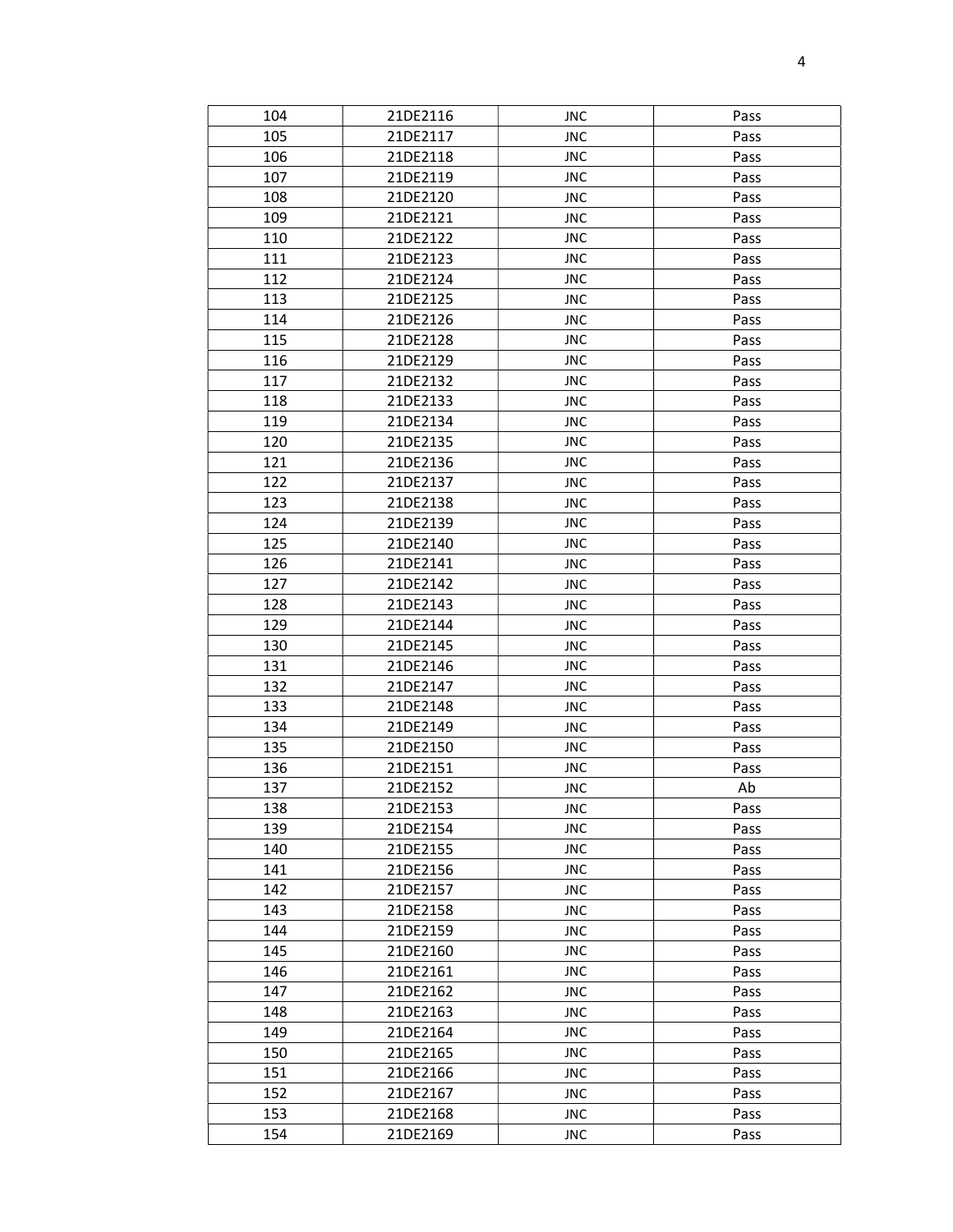| 155                     | 21DE2170 | <b>JNC</b> | Pass |
|-------------------------|----------|------------|------|
| 156                     | 21DE2171 | <b>JNC</b> | Pass |
| 157                     | 21DE2172 | <b>JNC</b> | Pass |
| 158                     | 21DE2173 | <b>JNC</b> | Pass |
| 159                     | 21DE2174 | <b>JNC</b> | Pass |
| 160                     | 21DE2175 | <b>JNC</b> | Pass |
| 161                     | 21DE2176 | <b>JNC</b> | Pass |
| $\mathbf{1}$            | 21DE3002 | GCB        | Pass |
| $\overline{2}$          | 21DE3003 | GCB        | Pass |
| 3                       | 21DE3004 | GCB        | Pass |
| $\overline{\mathbf{4}}$ | 21DE3006 | GCB        | Pass |
| 5                       |          | GCB        |      |
| 6                       | 21DE3007 | GCB        | Pass |
|                         | 21DE3008 |            | Pass |
| $\overline{7}$          | 21DE3009 | GCB        | Pass |
| 8                       | 21DE3010 | GCB        | Pass |
| 9                       | 21DE3014 | <b>GCB</b> | Pass |
| 10                      | 21DE3016 | GCB        | Pass |
| 11                      | 21DE3017 | GCB        | Pass |
| 12                      | 21DE3018 | GCB        | Pass |
| 13                      | 21DE3019 | GCB        | Pass |
| 14                      | 21DE3020 | GCB        | Pass |
| 15                      | 21DE3021 | GCB        | Pass |
| 16                      | 21DE3022 | GCB        | Pass |
| 17                      | 21DE3024 | GCB        | Pass |
| 18                      | 21DE3025 | GCB        | Pass |
| 19                      | 21DE3026 | GCB        | Pass |
| 20                      | 21DE3027 | <b>GCB</b> | Pass |
| 21                      | 21DE3028 | GCB        | Pass |
| 22                      | 21DE3029 | GCB        | Pass |
| 23                      | 21DE3030 | GCB        | Pass |
| 24                      | 21DE3031 | GCB        | Pass |
| 25                      | 21DE3032 | GCB        | Pass |
| 26                      | 21DE3034 | GCB        | Pass |
| 27                      | 21DE3037 | <b>GCB</b> | Ab   |
| 28                      | 21DE3038 | GCB        | Pass |
| 29                      | 21DE3039 | GCB        | Pass |
| 30                      | 21DE3040 | <b>GCB</b> | Pass |
| 31                      | 21DE3041 | <b>GCB</b> | Pass |
| 32                      | 21DE3042 | GCB        | Pass |
| 33                      | 21DE3044 | GCB        | Pass |
| 34                      | 21DE3045 | GCB        | Pass |
| 35                      | 21DE3046 | GCB        | Pass |
| 36                      | 21DE3047 | <b>GCB</b> | Pass |
| 37                      | 21DE3048 | GCB        | Pass |
| 38                      | 21DE3049 | GCB        | Pass |
| 39                      | 21DE3050 | GCB        | Pass |
| 40                      | 21DE3051 | GCB        | Pass |
| 41                      | 21DE3052 | GCB        |      |
| 42                      | 21DE3053 | <b>GCB</b> | Pass |
| 43                      |          |            | Pass |
|                         | 21DE3055 | GCB        | Pass |
| 44                      | 21DE3056 | GCB        | Pass |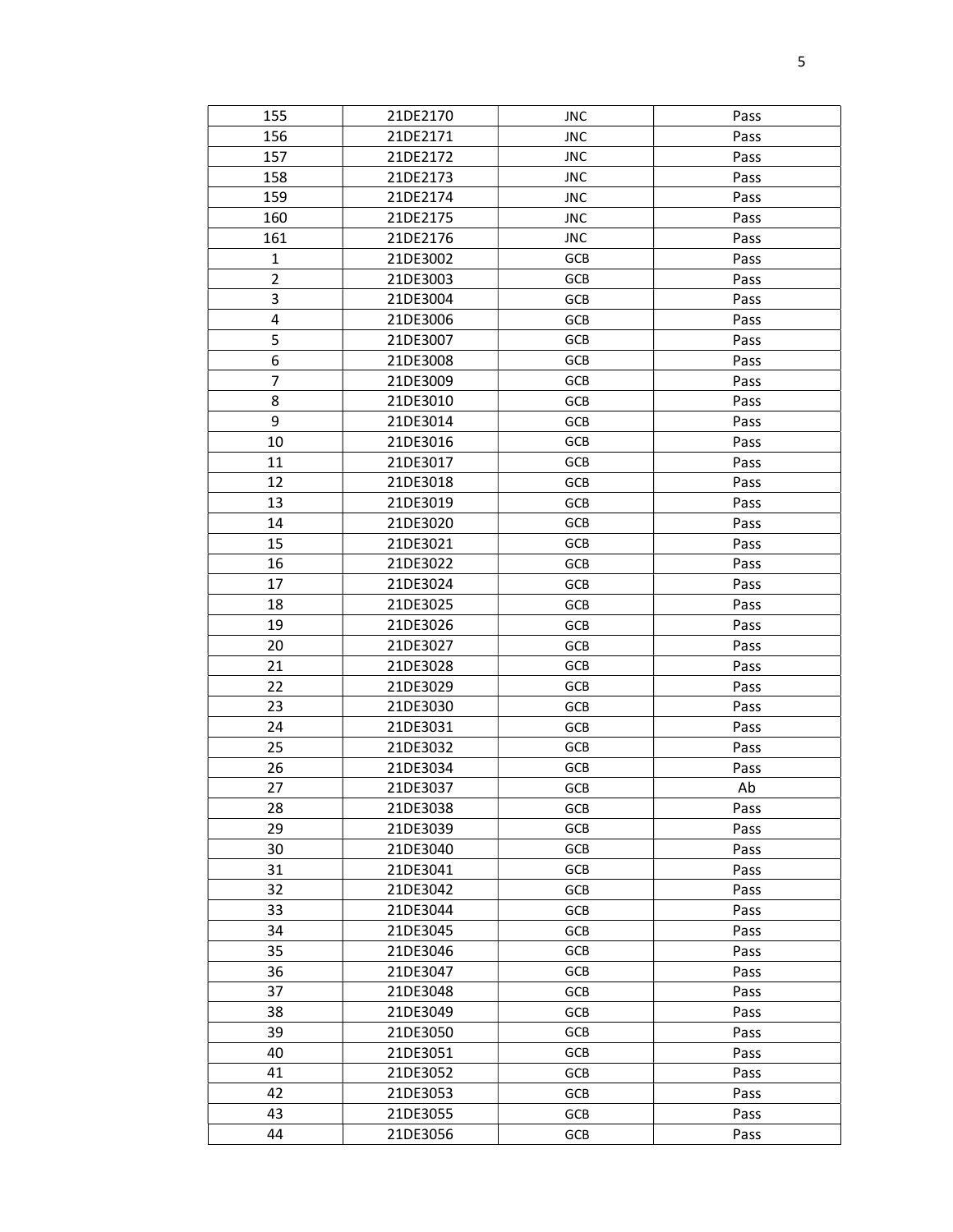| 45 | 21DE3058 | GCB        | Pass        |
|----|----------|------------|-------------|
| 46 | 21DE3059 | GCB        | Pass        |
| 47 | 21DE3060 | GCB        | Pass        |
| 48 | 21DE3061 | GCB        | Pass        |
| 49 | 21DE3062 | GCB        | Pass        |
| 50 | 21DE3063 | GCB        | Pass        |
| 51 | 21DE3064 | GCB        | Pass        |
| 52 | 21DE3065 | GCB        | Pass        |
| 53 | 21DE3068 | GCB        | Pass        |
| 54 | 21DE3069 | GCB        | Pass        |
| 55 | 21DE3070 | GCB        | Pass        |
| 56 | 21DE3071 | GCB        | Pass        |
| 57 | 21DE3072 | GCB        | Ab          |
| 58 | 21DE3074 | GCB        | Pass        |
| 59 | 21DE3075 | GCB        | Pass        |
| 60 | 21DE3076 | GCB        | Pass        |
| 61 | 21DE3077 | GCB        | Ab          |
| 62 | 21DE3078 | GCB        | Pass        |
| 63 | 21DE3080 | GCB        | Pass        |
| 64 | 21DE3081 | GCB        | Pass        |
| 65 | 21DE3082 | GCB        | Pass        |
| 66 | 21DE3083 | GCB        | Pass        |
| 67 | 21DE3085 | GCB        | <b>PWBP</b> |
| 68 | 21DE3086 | GCB        | Pass        |
| 69 | 21DE3087 | GCB        | Pass        |
| 70 | 21DE3088 | GCB        | Pass        |
| 71 | 21DE3089 | GCB        | Pass        |
| 72 | 21DE3090 | GCB        | Pass        |
| 73 | 21DE3093 | GCB        | Pass        |
| 74 | 21DE3094 | GCB        | Pass        |
| 75 | 21DE3095 | GCB        | Ab          |
| 76 | 21DE3096 | GCB        | Pass        |
| 77 | 21DE3097 | GCB        | Pass        |
| 78 | 21DE3098 | GCB        | Pass        |
| 79 | 21DE3099 | GCB        | Pass        |
| 80 | 21DE3101 | GCB        | Pass        |
| 81 | 21DE3103 | <b>GCB</b> | Pass        |
| 82 | 21DE3105 | GCB        | Pass        |
| 83 | 21DE3106 | GCB        | Pass        |
| 84 | 21DE3109 | GCB        | Pass        |
| 85 | 21DE3111 | GCB        | Pass        |
| 86 | 21DE3112 | GCB        | Pass        |
| 87 | 21DE3113 | <b>GCB</b> | <b>PWBP</b> |
| 88 | 21DE3114 | GCB        | Pass        |
| 89 | 21DE3115 | GCB        | Pass        |
| 90 | 21DE3116 | GCB        | Pass        |
| 91 | 21DE3117 | GCB        | Ab          |
| 92 | 21DE3118 | <b>GCB</b> | Pass        |
| 93 | 21DE3119 | GCB        | Pass        |
| 94 | 21DE3120 | GCB        | Pass        |
| 95 | 21DE3121 | GCB        | Pass        |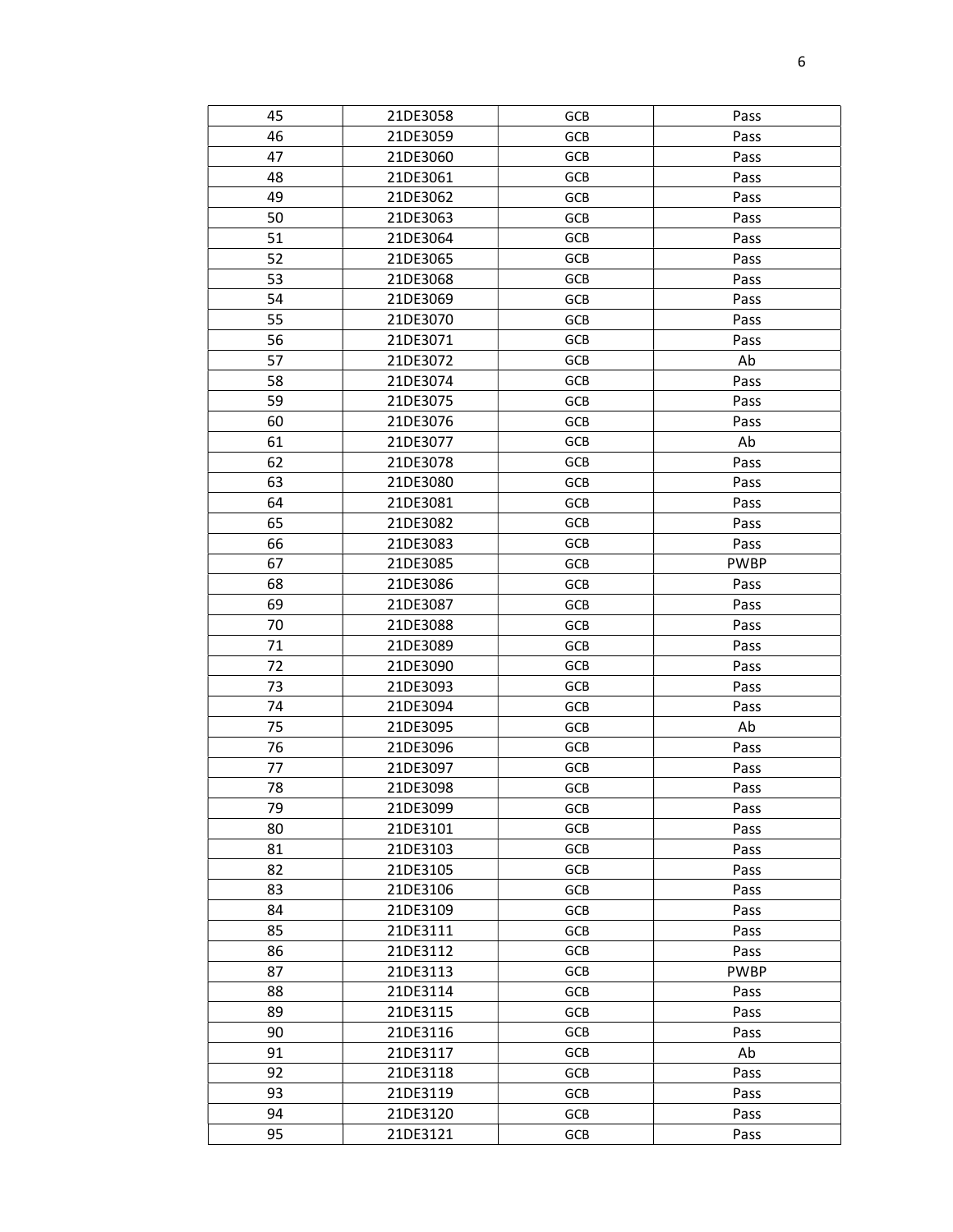| 96                      | 21DE3122 | <b>GCB</b>  | Pass |
|-------------------------|----------|-------------|------|
| 97                      | 21DE3123 | GCB         | Pass |
| 98                      | 21DE3124 | GCB         | Pass |
| 99                      | 21DE3125 | GCB         | Pass |
| $\mathbf{1}$            | 21DE4001 | <b>IGGC</b> | Pass |
| $\overline{2}$          | 21DE4002 | <b>IGGC</b> | Pass |
| 3                       | 21DE4004 | <b>IGGC</b> | Pass |
| $\overline{\mathbf{4}}$ | 21DE4005 | <b>IGGC</b> | Pass |
| 5                       | 21DE4006 | <b>IGGC</b> | Pass |
| 6                       | 21DE4007 | <b>IGGC</b> | Pass |
| $\overline{7}$          | 21DE4009 | <b>IGGC</b> | Pass |
| $\mathbf{1}$            | 21DE5001 | <b>RFGC</b> | Pass |
| $\overline{2}$          | 21DE5002 | <b>RFGC</b> | Pass |
| $\mathbf{1}$            | 21DE7001 | <b>SFS</b>  | Pass |
| $\overline{2}$          | 21DE7003 | <b>SFS</b>  | Pass |
| 3                       | 21DE7004 | <b>SFS</b>  | Pass |
| $\pmb{4}$               | 21DE7005 | <b>SFS</b>  | Pass |
| 5                       | 21DE7007 | <b>SFS</b>  | Pass |
| 6                       | 21DE7008 | <b>SFS</b>  | Pass |
| $\overline{7}$          | 21DE7010 | <b>SFS</b>  | Pass |
| 8                       | 21DE7011 | <b>SFS</b>  | Pass |
| 9                       | 21DE7012 | <b>SFS</b>  | Pass |
| 10                      | 21DE7013 | <b>SFS</b>  | Pass |
| 11                      | 21DE7014 | <b>SFS</b>  | Pass |
| 12                      | 21DE7015 | <b>SFS</b>  | Pass |
| 13                      | 21DE7016 | <b>SFS</b>  | Pass |
| $\mathbf{1}$            | 21DE9001 | <b>GMCS</b> | Pass |
| $\overline{2}$          | 21DE9003 | <b>GMCS</b> | Pass |
| 3                       | 21DE9004 | <b>GMCS</b> | Pass |
| 4                       | 21DE9005 | <b>GMCS</b> | Pass |
| 5                       | 21DE9007 | <b>GMCS</b> | Pass |
| 6                       | 21DE9008 | <b>GMCS</b> | Pass |
| $\overline{7}$          | 21DE9009 | <b>GMCS</b> | Pass |
| 8                       | 21DE9010 | <b>GMCS</b> | Pass |
| 9                       | 21DE9011 | <b>GMCS</b> | Pass |
| 10                      | 21DE9012 | <b>GMCS</b> | Pass |
| 11                      | 21DE9013 | <b>GMCS</b> | Pass |
| 12                      | 21DE9014 | <b>GMCS</b> | Pass |
| 13                      | 21DE9015 | <b>GMCS</b> | Pass |
| 14                      | 21DE9016 | <b>GMCS</b> | Ab   |
| 15                      | 21DE9017 | <b>GMCS</b> | Pass |
| 16                      | 21DE9018 | <b>GMCS</b> | Pass |
| 17                      | 21DE9020 | <b>GMCS</b> | Pass |
| 18                      | 21DE9021 | <b>GMCS</b> | Ab   |
| 19                      | 21DE9022 | <b>GMCS</b> | Pass |
| 20                      | 21DE9023 | <b>GMCS</b> | Pass |
| 21                      | 21DE9024 | <b>GMCS</b> | Pass |
| 22                      | 21DE9025 | <b>GMCS</b> | Pass |
| 23                      | 21DE9026 | <b>GMCS</b> | Pass |
| 24                      | 21DE9027 | <b>GMCS</b> | Pass |
| 25                      | 21DE9028 | <b>GMCS</b> | Pass |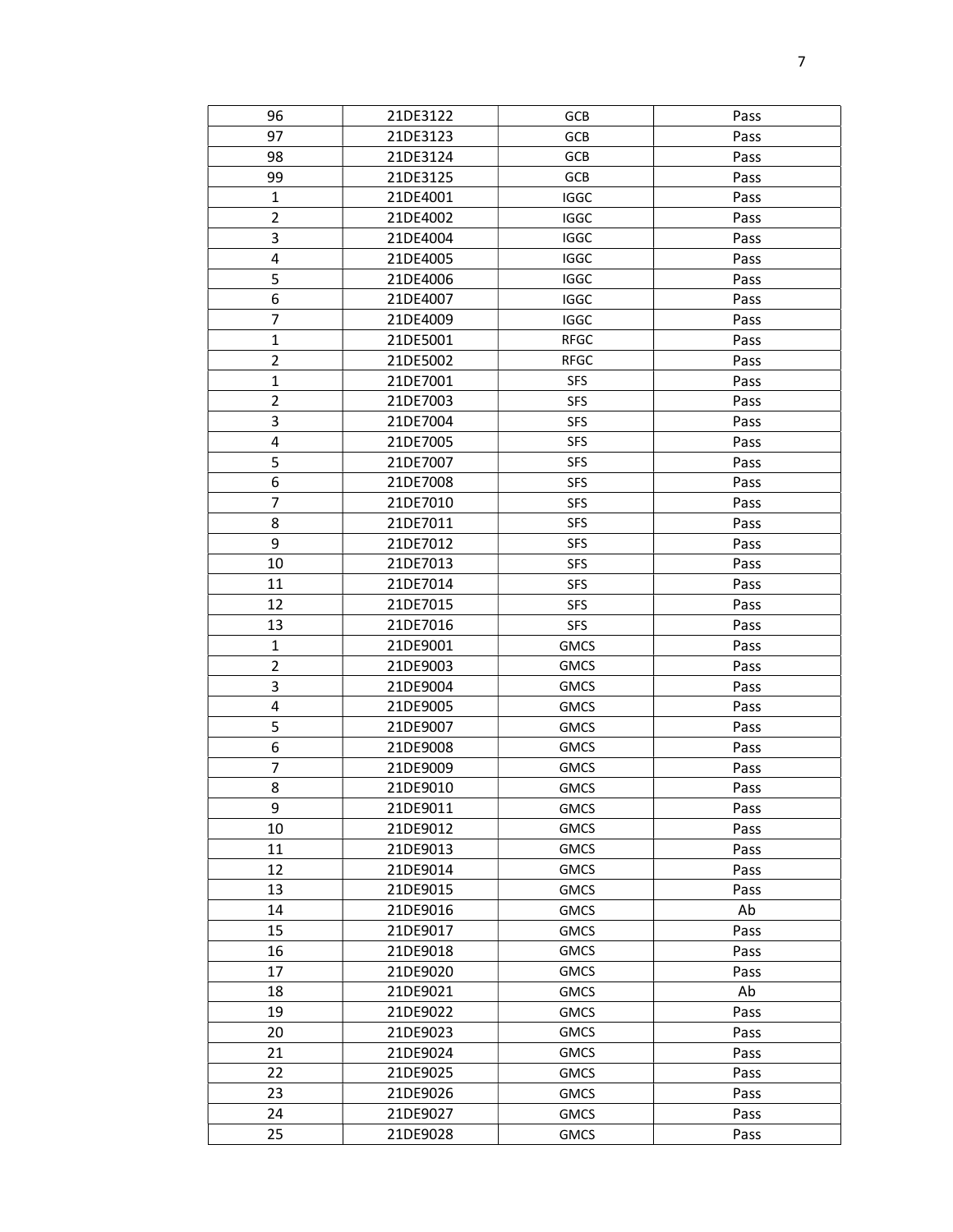| 26                      | 21DE9029  | <b>GMCS</b> | Pass        |
|-------------------------|-----------|-------------|-------------|
| 27                      | 21DE9030  | <b>GMCS</b> | Pass        |
| 28                      | 21DE9031  | <b>GMCS</b> | Pass        |
| 29                      | 21DE9033  | <b>GMCS</b> | Ab          |
| 30                      | 21DE9036  | <b>GMCS</b> | Pass        |
| 31                      | 21DE9037  | <b>GMCS</b> | Pass        |
| 32                      | 21DE9038  | <b>GMCS</b> | Pass        |
| 33                      | 21DE9040  | <b>GMCS</b> | Pass        |
| 34                      | 21DE9041  | <b>GMCS</b> | Pass        |
| 35                      | 21DE9042  | <b>GMCS</b> | Pass        |
| 36                      | 21DE9043  | <b>GMCS</b> | Pass        |
| 37                      | 21DE9044  | <b>GMCS</b> | Pass        |
| 38                      | 21DE9046  | <b>GMCS</b> | Pass        |
| 39                      | 21DE9047  | <b>GMCS</b> | <b>PWBP</b> |
| 40                      | 21DE9048  | <b>GMCS</b> | Pass        |
| 41                      | 21DE9049  | <b>GMCS</b> | Pass        |
| 42                      | 21DE9050  | <b>GMCS</b> | Pass        |
| $\mathbf{1}$            | 21DE10001 | GCDM        | Pass        |
| $\overline{2}$          | 21DE10003 | GCDM        | Ab          |
| 3                       | 21DE10004 | GCDM        | Pass        |
| 4                       | 21DE10005 | GCDM        | Pass        |
| 5                       | 21DE10006 | GCDM        | Pass        |
| $\boldsymbol{6}$        | 21DE10009 | GCDM        | Pass        |
| 7                       | 21DE10010 | GCDM        | Pass        |
| 8                       | 21DE10011 | GCDM        | Pass        |
| 9                       | 21DE10013 | GCDM        | Pass        |
| $\mathbf 1$             | 21DE11001 | <b>BYGW</b> | Pass        |
| $\overline{2}$          | 21DE11002 | <b>BYGW</b> | Pass        |
| 3                       | 21DE11003 | <b>BYGW</b> | Ab          |
| $\pmb{4}$               | 21DE11004 | <b>BYGW</b> | Pass        |
| 5                       | 21DE11006 | <b>BYGW</b> | Ab          |
| 6                       | 21DE11008 | <b>BYGW</b> | Ab          |
| $\overline{7}$          | 21DE11009 | <b>BYGW</b> | Pass        |
| 8                       | 21DE11010 | <b>BYGW</b> | Ab          |
| 9                       | 21DE11011 | <b>BYGW</b> | Pass        |
| 10                      | 21DE11012 | <b>BYGW</b> | Ab          |
| 11                      | 21DE11013 | <b>BYGW</b> | Ab          |
| 12                      | 21DE11014 | <b>BYGW</b> | Pass        |
| 13                      | 21DE11015 | <b>BYGW</b> | Pass        |
| 14                      | 21DE11017 | <b>BYGW</b> | <b>PWBP</b> |
| 15                      | 21DE11019 | <b>BYGW</b> | Pass        |
| 16                      | 21DE11020 | <b>BYGW</b> | Pass        |
| 1                       | 21DE12001 | <b>GCYY</b> | Pass        |
| $\overline{2}$          | 21DE12002 | <b>GCYY</b> | Pass        |
| 3                       | 21DE12003 | <b>GCYY</b> | Pass        |
| $\overline{\mathbf{4}}$ | 21DE12004 | GCYY        | Pass        |
| 5                       | 21DE12005 | GCYY        | Pass        |
| 6                       | 21DE12006 | GCYY        | Ab          |
| $\overline{7}$          | 21DE12007 | GCYY        | Pass        |
| $\mathbf{1}$            | 21DE13001 | GCDD        | Pass        |
| $\overline{2}$          | 21DE13002 | <b>GMCD</b> | Pass        |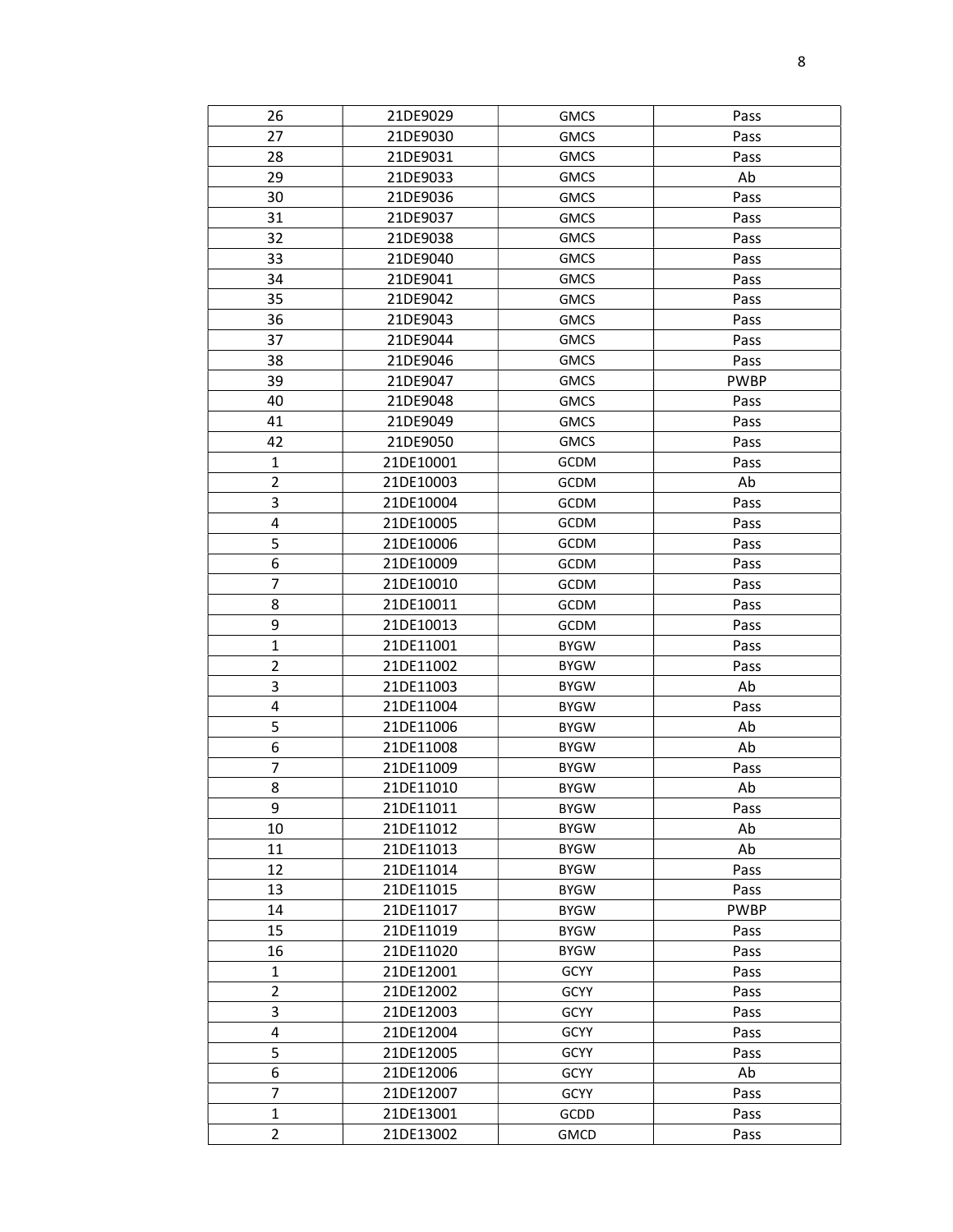| 3              | 21DE13003 | <b>GMCD</b> | Pass        |
|----------------|-----------|-------------|-------------|
| 4              | 21DE13004 | <b>GMCD</b> | Pass        |
| 5              | 21DE13005 | <b>GMCD</b> | Pass        |
| 6              | 21DE13006 | <b>GMCD</b> | <b>PWBP</b> |
| 7              | 21DE13007 | <b>GMCD</b> | Pass        |
| 8              | 21DE13008 | <b>GMCD</b> | Pass        |
| 9              | 21DE13009 | <b>GMCD</b> | Pass        |
| 10             | 21DE13010 | <b>GMCD</b> | Ab          |
| 11             | 21DE13011 | <b>GMCD</b> | Pass        |
| 12             | 21DE13012 | <b>GMCD</b> | Pass        |
| 13             | 21DE13013 | <b>GMCD</b> | Pass        |
| 14             | 21DE13014 | <b>GMCD</b> | Pass        |
| 15             | 21DE13016 | <b>GMCD</b> | <b>PWBP</b> |
| 16             | 21DE13017 | <b>GMCD</b> | Pass        |
| 17             | 21DE13020 | <b>GMCD</b> | Pass        |
| 18             | 21DE13021 | <b>GMCD</b> | Pass        |
| 19             | 21DE13022 | <b>GMCD</b> | Pass        |
| 20             | 21DE13023 | <b>GMCD</b> | Pass        |
| 21             | 21DE13024 | <b>GMCD</b> | Pass        |
| 22             | 21DE13025 | <b>GMCD</b> | Pass        |
| 23             | 21DE13026 | <b>GMCD</b> | Pass        |
| 24             | 21DE13027 | <b>GMCD</b> | Pass        |
| 25             | 21DE13028 | <b>GMCD</b> | Pass        |
| 26             | 21DE13029 | <b>GMCD</b> | <b>PWBP</b> |
| 27             | 21DE13030 | <b>GMCD</b> | Pass        |
| 28             | 21DE13031 | <b>GMCD</b> | Pass        |
| 29             | 21DE13032 | <b>GMCD</b> | Pass        |
| 30             | 21DE13033 | <b>GMCD</b> | Pass        |
| 31             | 21DE13034 | <b>GMCD</b> | Pass        |
| 32             | 21DE13035 | <b>GMCD</b> | Pass        |
| 33             | 21DE13036 | <b>GMCD</b> | Ab          |
| 34             | 21DE13037 | <b>GMCD</b> | Ab          |
| 35             | 21DE13038 | <b>GMCD</b> | Ab          |
| 36             | 21DE13040 | <b>GMCD</b> | Pass        |
| 37             | 21DE13041 | <b>GMCD</b> | Pass        |
| 38             | 21DE13042 | <b>GMCD</b> | Ab          |
| 39             | 21DE13043 | <b>GMCD</b> | Pass        |
| 40             | 21DE13044 | <b>GMCD</b> | Pass        |
| 41             | 21DE13046 | <b>GMCD</b> | Pass        |
| 42             | 21DE13047 | <b>GMCD</b> | Pass        |
| 43             | 21DE13048 | <b>GMCD</b> | Pass        |
| 44             | 21DE13049 | <b>GMCD</b> | Pass        |
| 45             | 21DE13050 | <b>GMCD</b> | Pass        |
| 46             | 21DE13051 | <b>GMCD</b> | Pass        |
| 47             | 21DE13052 | <b>GMCD</b> | Pass        |
| 48             | 21DE13053 | <b>GMCD</b> | Pass        |
| 49             | 21DE13054 | <b>GMCD</b> | Pass        |
| $\mathbf{1}$   | 21DE14001 | MLBC        | Pass        |
| $\overline{2}$ | 21DE14003 | MLBC        | Ab          |
| 3              | 21DE14004 | MLBC        | Pass        |
| $\overline{4}$ | 21DE14006 | MLBC        | Pass        |
|                |           |             |             |